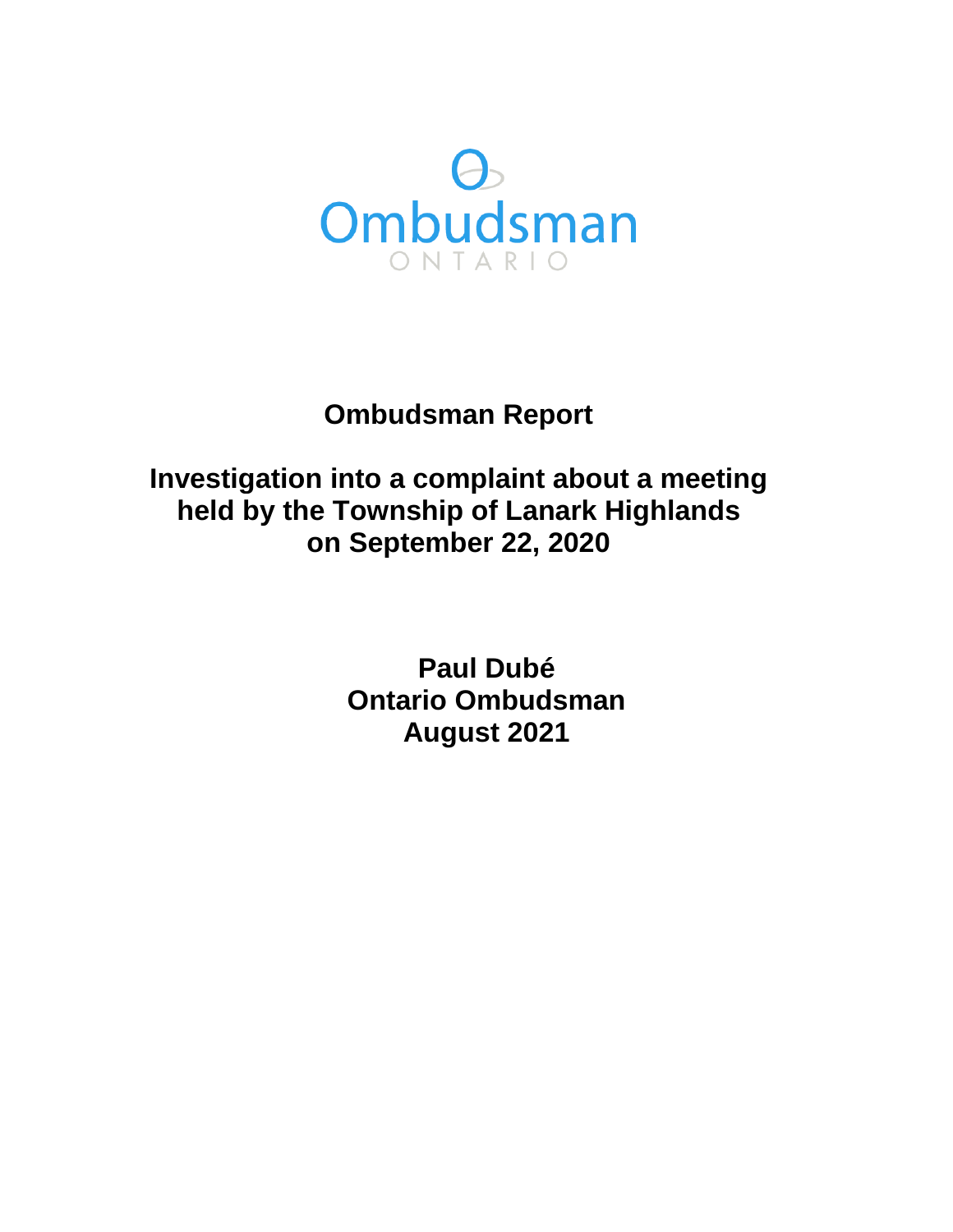### **Complaint**

**1** My Office received a complaint about a council meeting held by the Township of Lanark Highlands (the "Township") on September 22, 2020. The complainant alleged that council's discussion did not fit within the closed meeting exceptions in the *Municipal Act, 2001* (the Act).[1](#page-1-0)

## **Ombudsman jurisdiction**

- **2** Under the *Municipal Act,* all meetings of council, local boards, and committees of council must be open to the public, unless they fall within prescribed exceptions.
- **3** As of January 1, 2008, the Act gives anyone the right to request an investigation into whether a municipality has complied with the Act in closing a meeting to the public. Municipalities may appoint their own investigator. The Act designates the Ombudsman as the default investigator for municipalities that have not appointed their own.
- **4** The Ombudsman is the closed meeting investigator for the Township of Lanark Highlands.
- **5** In investigating closed meeting complaints, we consider whether the open meeting requirements of the Act and the municipality's governing procedures have been observed.
- **6** Our Office has investigated hundreds of closed meetings since 2008. To assist municipal councils, staff, and the public, we have developed an online digest of open meeting cases. This searchable repository was created to provide easy access to the Ombudsman's decisions on, and interpretations of, the open meeting rules. Council members and staff can consult the digest to inform their discussions and decisions on whether certain matters can or should be discussed in closed session, as well as issues related to open meeting procedures. Summaries of the Ombudsman's previous decisions can be found in the digest: [www.ombudsman.on.ca/digest.](http://www.ombudsman.on.ca/digest)

<span id="page-1-0"></span><sup>1</sup> SO 2001, c 25.

 $\overline{a}$ 



*Township of Lanark Highlands Meeting on September 22, 2020 August 2021*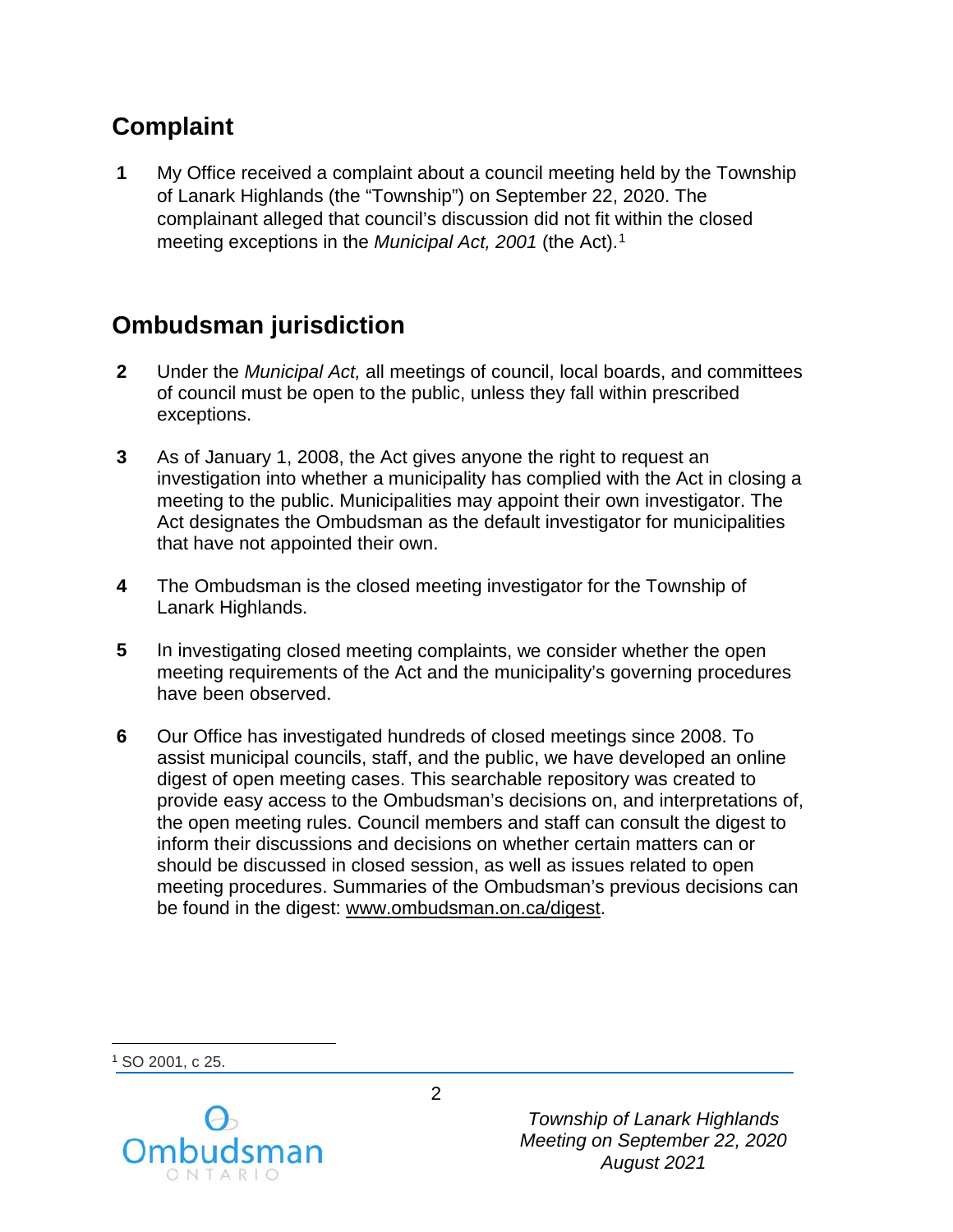#### **Investigative process**

- **7** On October 27, 2020, my Office advised the Township that we would investigate the September 22, 2020 meeting.
- **8** Members of my Office's open meeting team reviewed relevant portions of the Township's procedural by-law and the Act. We reviewed the meeting agenda, relevant documents, and the minutes from the open and closed sessions of the meeting.
- **9** We also interviewed all members of council, the Clerk/Chief Administrative Officer (CAO), and the Deputy Clerk.
- **10** My Office received full co-operation in this matter.

### **Background**

- **11** We were told that the Township had been in the process of negotiating a potential land transaction involving a local association. The potential land transaction involved specific parcels of land.
- **12** During negotiations, Township staff raised questions about the association and its relationship to another organization. We were told that council directed staff to gather more information about the association before proceeding with the potential land transaction.
- **13** According to the CAO/Clerk, staff met with newly appointed board members of the association prior to the September 22, 2020 council meeting to gather more information.
- **14** We were told that after the meeting between staff and the newly appointed board members, staff sought legal advice about whether council could be provided with an update about this issue at an *in camera* council meeting. We were also told the municipality's decision to discuss this matter in closed session was based on the legal advice it received.



*Township of Lanark Highlands Meeting on September 22, 2020 August 2021*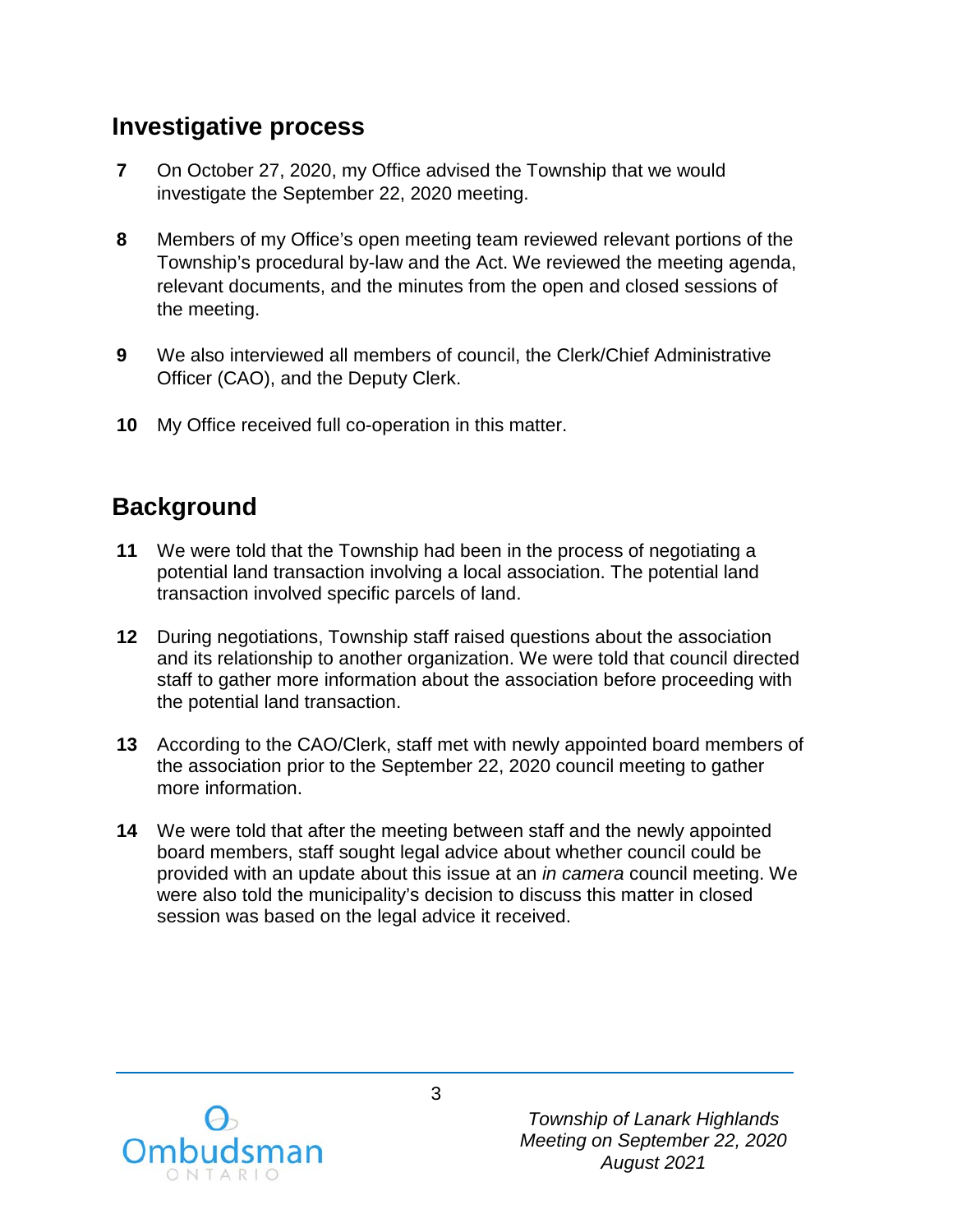### **The September 22 meeting**

- **15** Council met for a regular meeting at 7:50 p.m. At 8:04 p.m., council resolved to proceed *in camera* under the "personal matters" exception (s.239(2)(b)) and the "acquisition or disposition of land" exception (s.239(2)(c)) to discuss the association.
- **16** We were told that council questioned staff during the meeting about the appropriateness of continuing the discussion in closed session. Staff relayed the legal advice that had been received, and council relied on this advice to proceed with the closed session.
- **17** According to the minutes, which were taken by the Deputy Clerk, council heard an oral update from the CAO/Clerk about the meeting between Township staff and the new board members of the association. The CAO/Clerk also confirmed with us that this was the purpose of the closed session.
- **18** The minutes indicate that Township staff and the new board members had discussed the governance and management of the association. The new board members also had questions for Township staff about an existing agreement between the Township and the association. The existing agreement contained certain provisions that the association wanted to clarify.
- **19** According to the minutes, staff told council they would continue to work with the association to clarify the questions raised.
- **20** The council members and staff we spoke with had varying recollections of this closed session. Some told my Office that the proposed land transaction was discussed briefly to provide context for the discussion. Others said that the proposed land transaction was not discussed during the meeting at all. One council member told my Office that the matter of the proposed land transaction was a "completely separate issue" from the discussion during the September 22 meeting.
- **21** We were told that some of the association's board members, past and present, were identified during council's discussion. One council member and members of staff told my Office that the discussion involved scrutinizing the personal conduct and temperament of an identified individual. Another council member told my Office that the association as a whole was the focus of the discussion, rather than identified individuals. We were also told that council discussed concerns about the association's past financial record-keeping and governance practices.



*Township of Lanark Highlands Meeting on September 22, 2020 August 2021*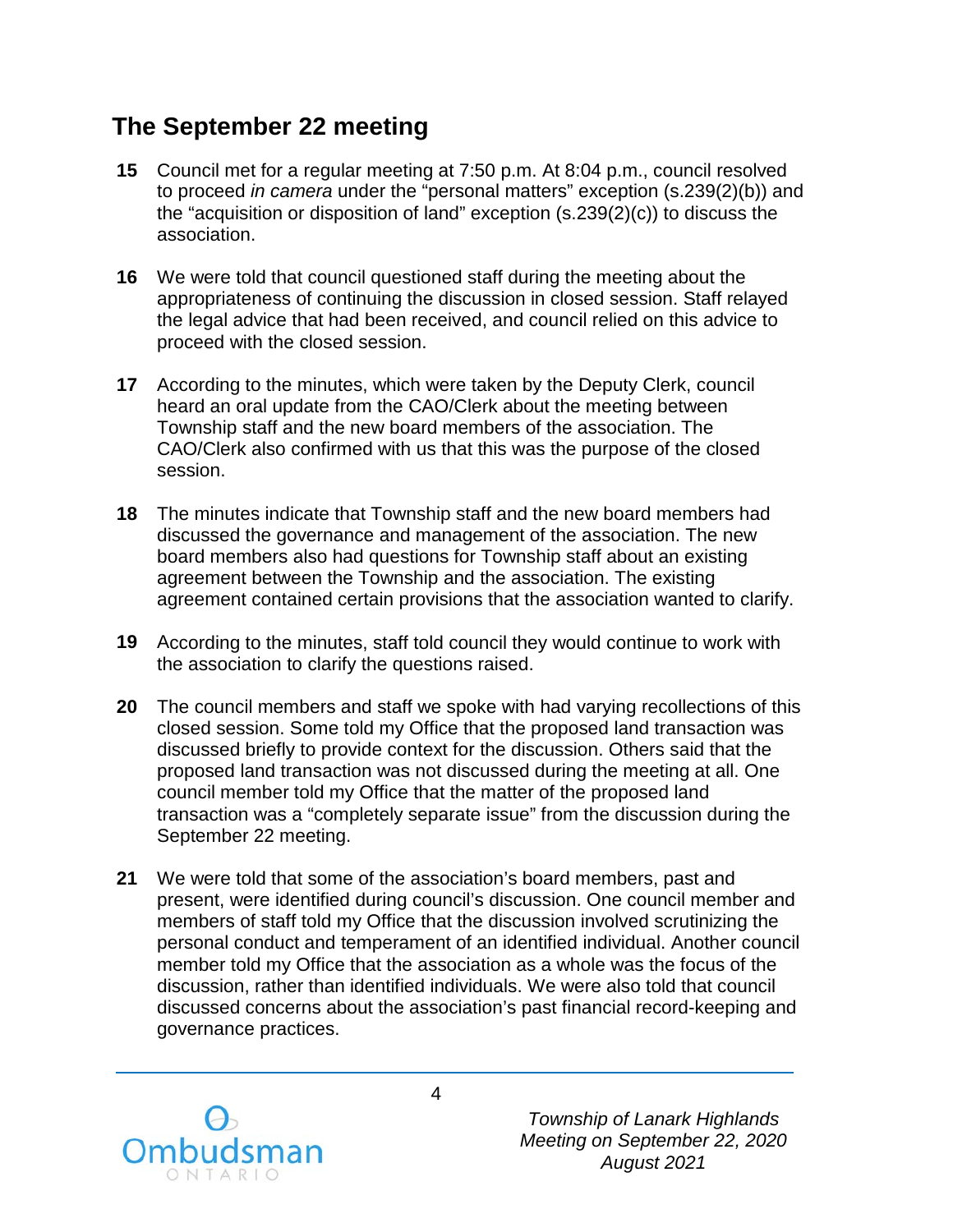- **22** Although there is no indication of such information in the meeting minutes, based on what we were told by some councillors and staff, I find on a balance of probabilities that council scrutinized the conduct and temperament of an identified individual during the September 22 meeting.
- **23** According to the minutes, council returned to open session at 8:42 p.m.

## **Analysis**

Applicability of the "acquisition or disposition of land" exception

- **24** On September 22, 2020, council went into closed session citing s.239(2)(c) of the Act, which allows a meeting, or part of a meeting, to be closed to the public if the subject matter of the meeting concerns the acquisition or disposition of land.
- **25** The purpose of the "acquisition or disposition of land" exception is to protect the municipality's bargaining position by permitting discussions to be held in closed session about a proposed or pending acquisition or disposition of land by a municipality.
- **26** In a previous report to the Town of Fort Erie, my Office considered two meetings closed under the "acquisition or disposition of land" exception. [2](#page-4-0) In that case, the Fort Erie council discussed the details of a proposed partnership with a post-secondary institution that would have eventually required the purchase of real estate. I found that council did not discuss any specific properties that it planned to purchase or lease. It was in the early stages of deciding whether to proceed with the partnership and was not acting with a view to protecting its bargaining position in property negotiations.
- **27** In the present case, the closed session minutes indicate that council discussed the governance of the association. According to the minutes, council did not discuss the properties that were subject to the proposed land transaction nor did council take any practical steps during this meeting towards acquiring or disposing of properties. Further, there was nothing in the minutes to indicate that council discussed information that could impact the municipality's bargaining position with respect to the proposed land transaction.

<span id="page-4-0"></span> $\overline{a}$ *<sup>2</sup> Fort Erie (Town of) (Re)*, 2018 ONOMBUD 2 (CanLII), [<https://canlii.ca/t/hvmtm>](https://canlii.ca/t/hvmtm).



*Township of Lanark Highlands Meeting on September 22, 2020 August 2021*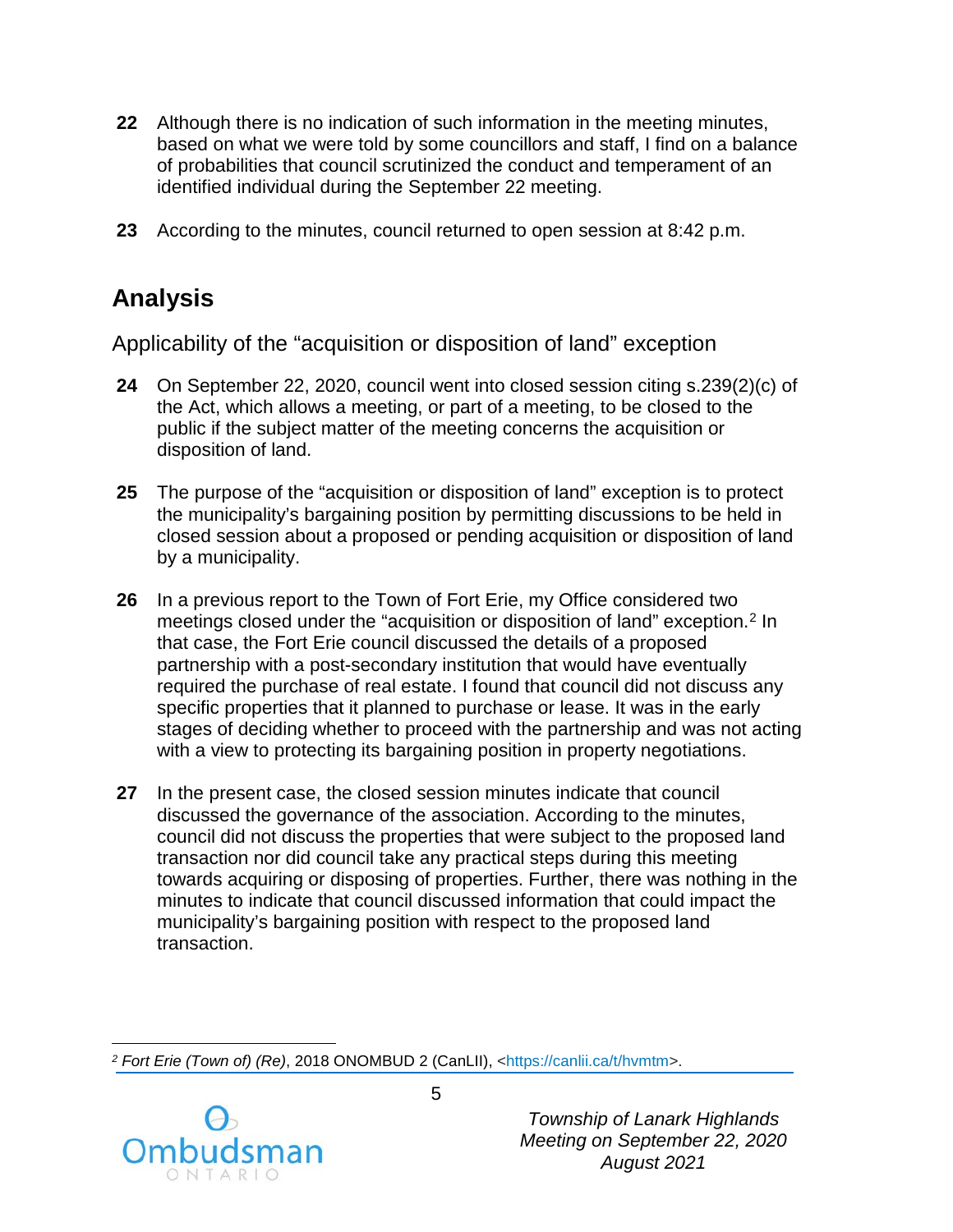- **28** We were told that council heard an update from the CAO/Clerk about the meeting between Township staff and the new board members of the association. Some of the people we interviewed told my Office that the proposed land transaction was mentioned briefly to provide context to the discussion, while others said the proposed land transaction was not discussed.
- **29** Based on the documentary evidence and interviews we conducted, I find on a balance of probabilities that council did not discuss the proposed land transaction during the September 22 meeting. If the potential transaction was mentioned, it was in passing and to provide context, rather than the focus of the discussion.
- **30** The fact that the discussion related to the proposed land transaction does not mean that the discussion itself was about the proposed land transaction. In this case, the discussion was about the governance of the local association. Accordingly, council's discussion on September 22, 2020, did not fit within the open meeting exception for acquisition or disposition of land.

#### Application of the "personal matters" exception

- **31** Council also cited s.239(2)(b) of the Act to go into closed session on September 22, 2020. We were told that council cited this exception because some of the association's board members, past and present, were identified during the meeting. My Office was told that council cited the "personal matters" exception to avoid implicating individuals or opening them to public scrutiny in relation to the governance of the association.
- **32** The exception for personal matters allows a meeting, or part of a meeting, to be closed to the public if the subject matter concerns personal matters about an identifiable individual. The Act does not define "personal matters," but the Information and Privacy Commissioner (IPC) has found that the term "personal matters" in the Act is analogous to the term "personal information" in the *Municipal Freedom of Information and Protection of Privacy Act*. [3](#page-5-0) The decisions of the IPC are not binding on my Office, but they can be instructive.
- **33** The IPC has found that information only qualifies as personal for the purposes of the Act if it pertains to an individual in their personal capacity, rather than their professional capacity. However, information about a person in their professional capacity may still qualify if it reveals something personal about

<span id="page-5-0"></span> $\overline{a}$ <sup>3</sup> *Clarington (Municipality) (Re)*, 2008 CanLII 68856 (ON IPC), online: [<https://canlii.ca/t/2217x>](https://canlii.ca/t/2217x).



*Township of Lanark Highlands Meeting on September 22, 2020 August 2021*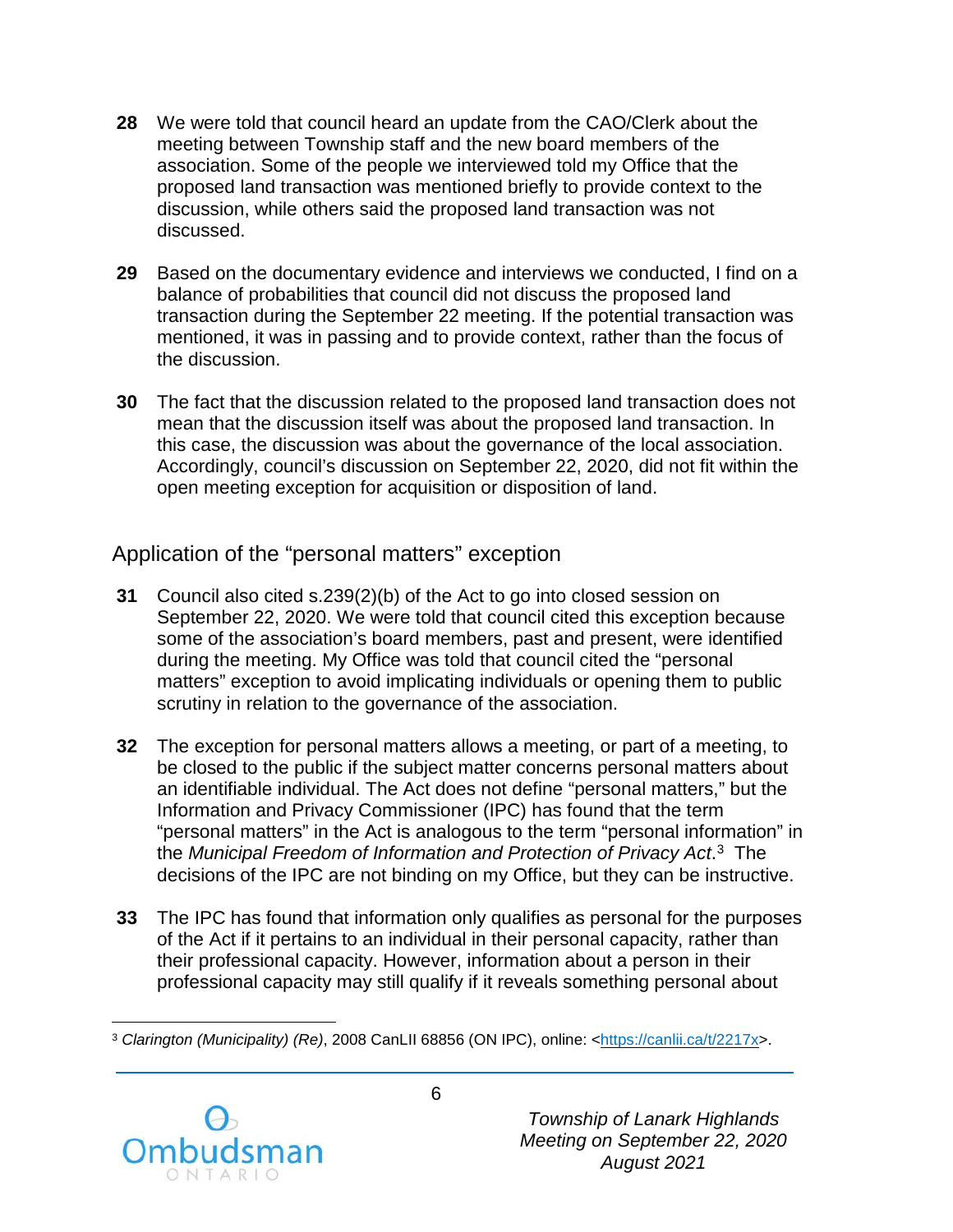the individual. Discussions about an individual's conduct are generally considered personal.[4](#page-6-0)

- **34** In a previous report to the County of Norfolk, my Office investigated a meeting closed under the "personal matters" exception to hear a local board's oral deputation to council.[5](#page-6-1) The deputation related to the local board's operations and a request for a significant grant. The County's solicitor told my Office that the deputation contained information that could have affected the personal lives of the individual members of the board. For example, there was concern that board members could have been scrutinized by the community or local media for their roles as members of the board.
- **35** In my report to the County of Norfolk, I found that the information conveyed to council by the board's deputation related to the business of the board. I found that the discussion related to the members in their professional capacity as board members and accordingly, the "personal matters" exception did not apply.
- **36** In the present case, the closed session minutes are detailed and they do not indicate that council discussed personal information or the conduct of identifiable individuals. Rather, the minutes show that identified individuals met with Township staff in their capacity as board members. They suggest that council discussed association business, including governance and finances, and asked questions about the provisions of an existing agreement between the Township and association.
- **37** However, some of those we spoke with indicated that the discussion also scrutinized the personal conduct and temperament of identified individuals and raised concerns related to that conduct. In response to a preliminary version of this report, Township staff told my Office that statements made about the character of identifiable individuals were intentionally not included in the closed meeting minutes due to their nature.
- **38** Based on the interviews my Office conducted and council's response to my preliminary report, I find on a balance of probabilities that council discussed personal information about identifiable individuals during the September 22 meeting.

<span id="page-6-1"></span><span id="page-6-0"></span> $\overline{a}$ <sup>4</sup> *Madawaska Valley (Township) (Re)*, 2010 CanLII 24619 (ON IPC), online: [<https://canlii.ca/t/29p2h>](https://canlii.ca/t/29p2h). <sup>5</sup> *Norfolk (County of) (Re*), 2017 ONOMBUD 14 (CanLII), [<https://canlii.ca/t/h69cz>](https://canlii.ca/t/h69cz).



*Township of Lanark Highlands Meeting on September 22, 2020 August 2021*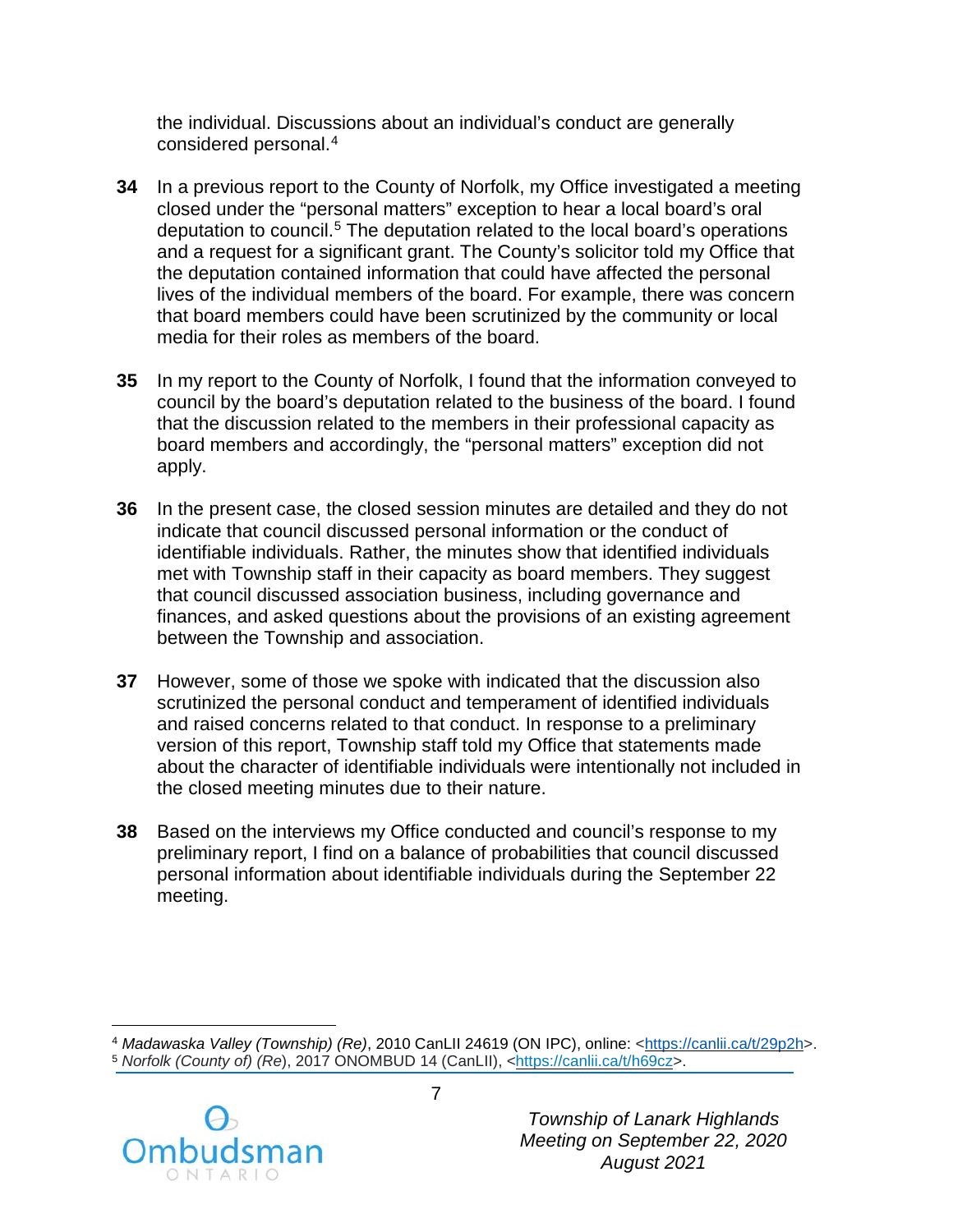### **Procedural matters**

Meeting records

- **39** The minutes for the September 22 closed session are detailed, and my Office relied on these minutes in light of council's varying recollections of the closed meeting.
- **40** However, in a response to a preliminary version of this report, council noted that the minutes are a summary of the discussion and do not reflect every statement made. Council maintained that the discussion included personal matters regarding identifiable individuals, despite the fact that the meeting minutes do not reflect this.
- **41** I have explained in my Open Meeting Guide that the Act does not require municipalities to create verbatim transcripts of meetings, but minutes should be more detailed than just a list of resolutions. [6](#page-7-0) My Office has noted that records of a closed meeting should include the following:
	- Where the meeting took place;
	- When the meeting started and adjourned;
	- Who chaired the meeting;
	- Who was in attendance, with specific reference to the Clerk or other designated official responsible for recording the meeting;
	- Whether any participants left or arrived while the meeting was in progress and if so, at what time this occurred;
	- A detailed description of the substantive and procedural matters discussed, including reference to any specific documents considered;
	- Any motions, including who introduced the motion and seconders;
	- All votes taken, and all directions given.
- **42** In this case, the closed meeting minutes did not contain any reference to the discussion about personal matters of identifiable individuals. Going forward, council should ensure that the minutes reflect council's discussion regarding all substantive matters.
- **43** Councillors also told my staff that they had difficulty remembering details of council's conversation due to the passage of time.

<span id="page-7-0"></span> $\overline{a}$ <sup>6</sup> Open Meetings: Guide for Municipalities, Ontario Ombudsman, online: [<https://www.ombudsman.on.ca/have-a-complaint/who-we-oversee/municipalities/municipal-closed](https://www.ombudsman.on.ca/have-a-complaint/who-we-oversee/municipalities/municipal-closed-meetings/open-meetings-guide-for-municipalities)[meetings/open-meetings-guide-for-municipalities>](https://www.ombudsman.on.ca/have-a-complaint/who-we-oversee/municipalities/municipal-closed-meetings/open-meetings-guide-for-municipalities).



*Township of Lanark Highlands Meeting on September 22, 2020 August 2021*